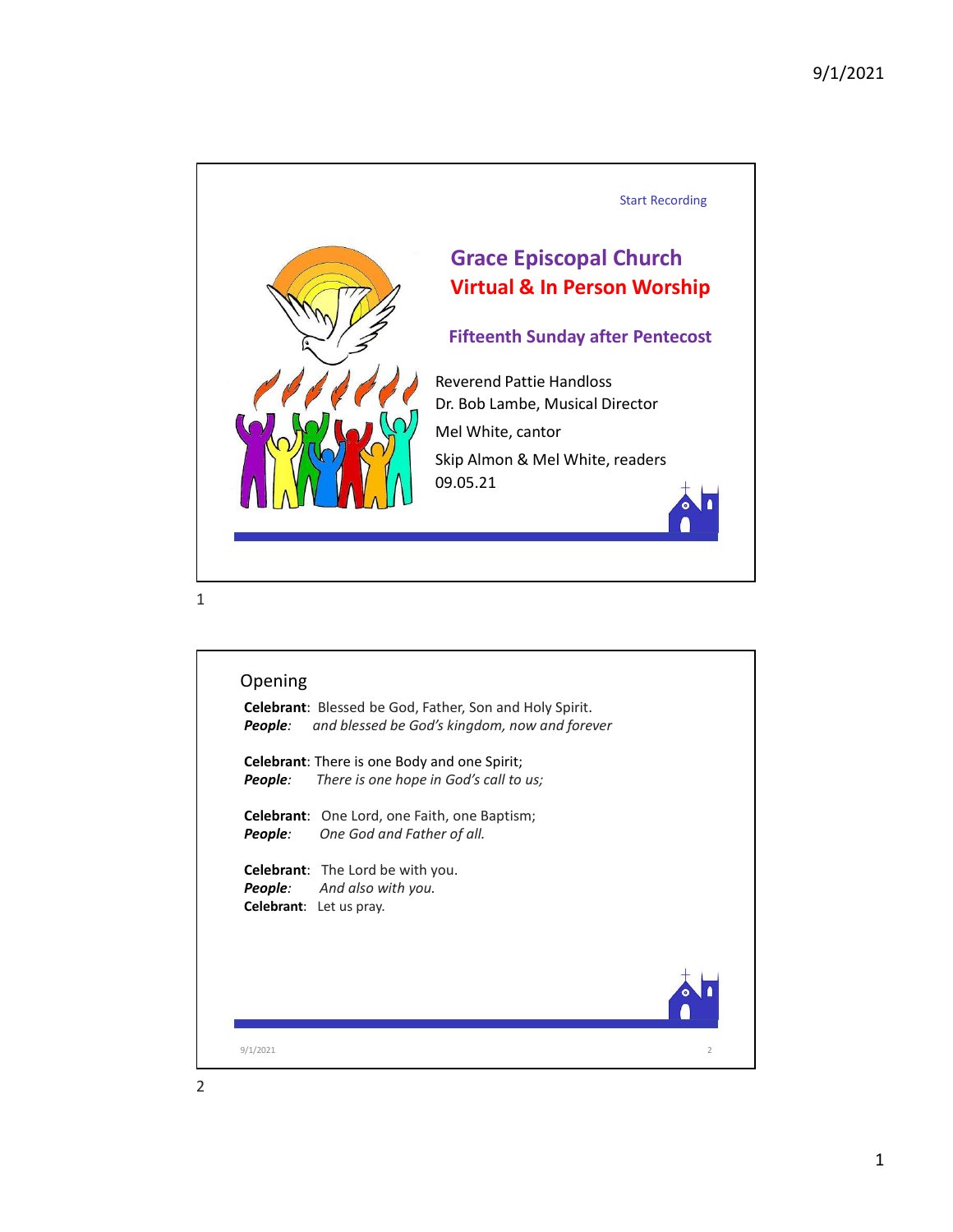

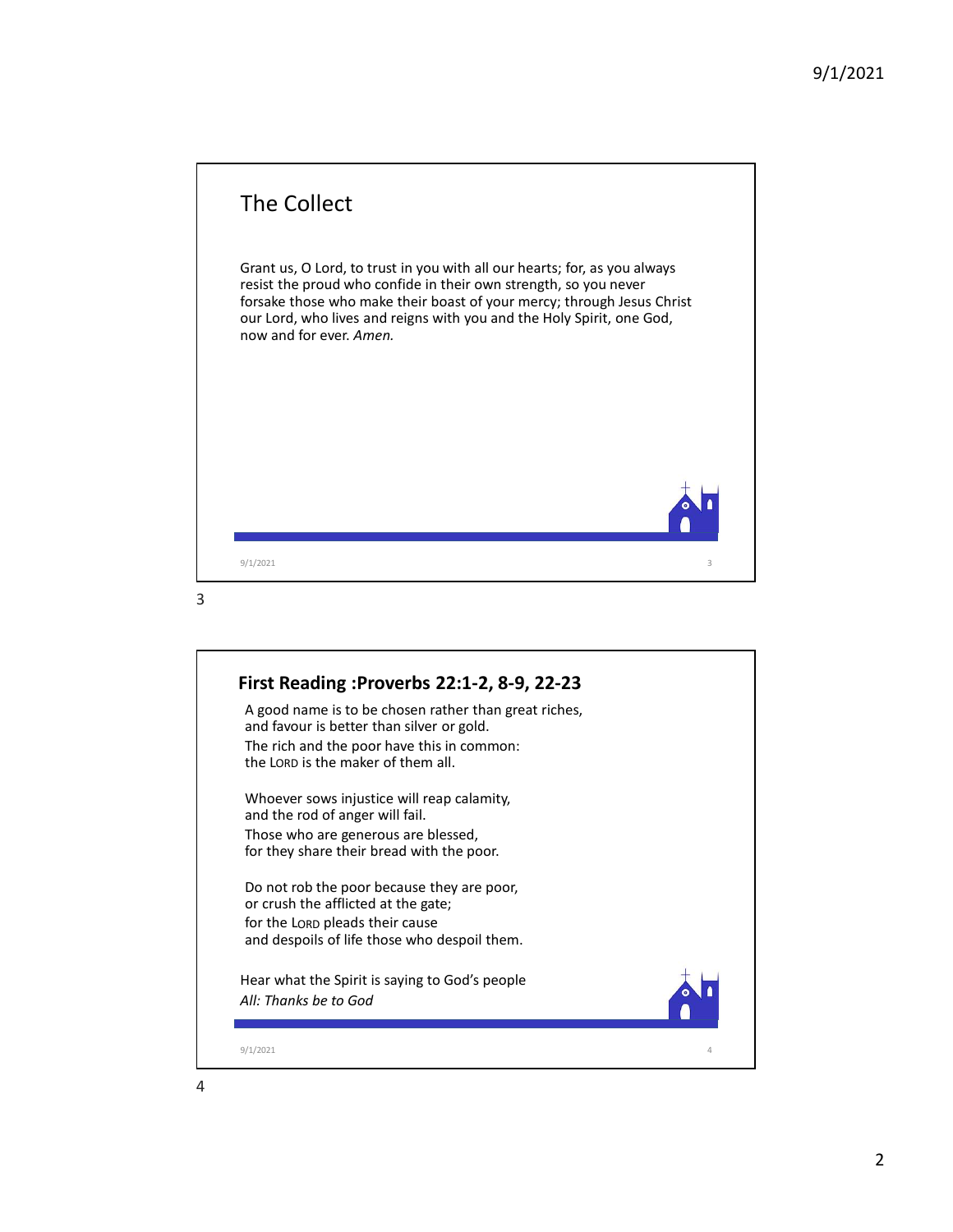

## $5<sub>5</sub>$

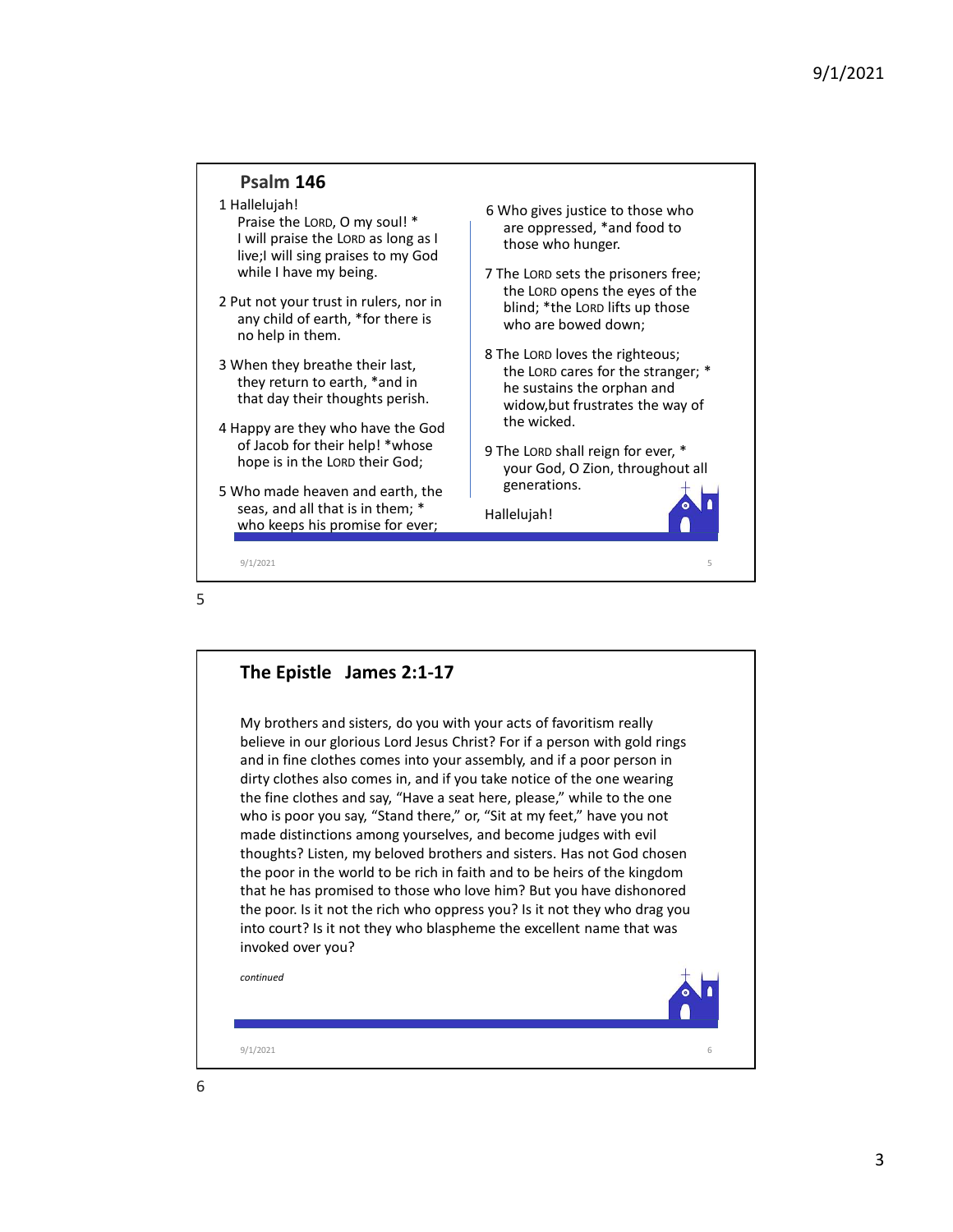

## Gospel Mark 7:24-37

The Holy Gospel of Our Lord Jesus Christ according to Mark People: Glory to you, Lord Christ

Jesus set out and went away to the region of Tyre. He entered a house and did not want anyone to know he was there. Yet he could not escape notice, but a woman whose little daughter had an unclean spirit immediately heard about him, and she came and bowed down at his feet. Now the woman was a Gentile, of Syrophoenician origin. She begged him to cast the demon out of her daughter. He said to her, "Let the children be fed first, for it is not fair to take the children's food and throw it to the dogs." But she answered him, "Sir, even the dogs under the table eat the children's crumbs." Then he said to her, "For saying that, you may go—the demon has left your daughter." So she went home, found the child lying on the bed, and the demon gone.

Then he returned from the region of Tyre, and went by way of Sidon towards the Sea of Galilee, in the region of the Decapolis. They brought to him a deaf man who had an impediment in his speech; and they begged him to lay his hand on him. continued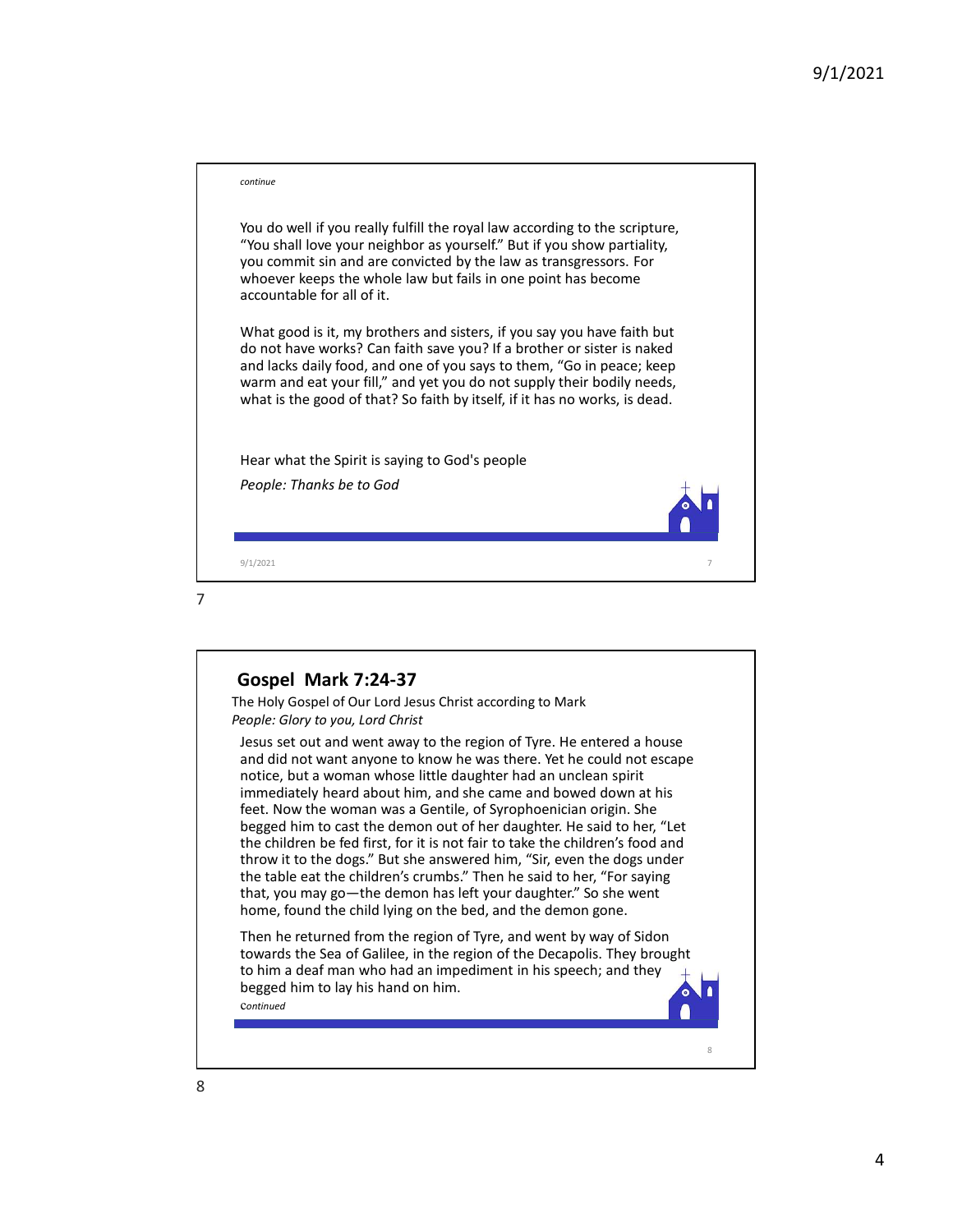| continued                                                                                                                                                                                                                                                                                                                                                                                                                                                                                                                                                                  |
|----------------------------------------------------------------------------------------------------------------------------------------------------------------------------------------------------------------------------------------------------------------------------------------------------------------------------------------------------------------------------------------------------------------------------------------------------------------------------------------------------------------------------------------------------------------------------|
| He took him aside in private, away from the crowd, and put his fingers into<br>his ears, and he spat and touched his tongue. Then looking up to heaven,<br>he sighed and said to him, "Ephphatha," that is, "Be opened." And<br>immediately his ears were opened, his tongue was released, and he spoke<br>plainly. Then Jesus ordered them to tell no one; but the more he ordered<br>them, the more zealously they proclaimed it. They were astounded beyond<br>measure, saying, "He has done everything well; he even makes the deaf to<br>hear and the mute to speak." |
| The Gospel of the Lord                                                                                                                                                                                                                                                                                                                                                                                                                                                                                                                                                     |
| People: Praise to you Lord Christ                                                                                                                                                                                                                                                                                                                                                                                                                                                                                                                                          |
| HOMILY REV. PATRICIA LANDLOSS                                                                                                                                                                                                                                                                                                                                                                                                                                                                                                                                              |
|                                                                                                                                                                                                                                                                                                                                                                                                                                                                                                                                                                            |
| 9/1/2021<br>9                                                                                                                                                                                                                                                                                                                                                                                                                                                                                                                                                              |
|                                                                                                                                                                                                                                                                                                                                                                                                                                                                                                                                                                            |
|                                                                                                                                                                                                                                                                                                                                                                                                                                                                                                                                                                            |
|                                                                                                                                                                                                                                                                                                                                                                                                                                                                                                                                                                            |

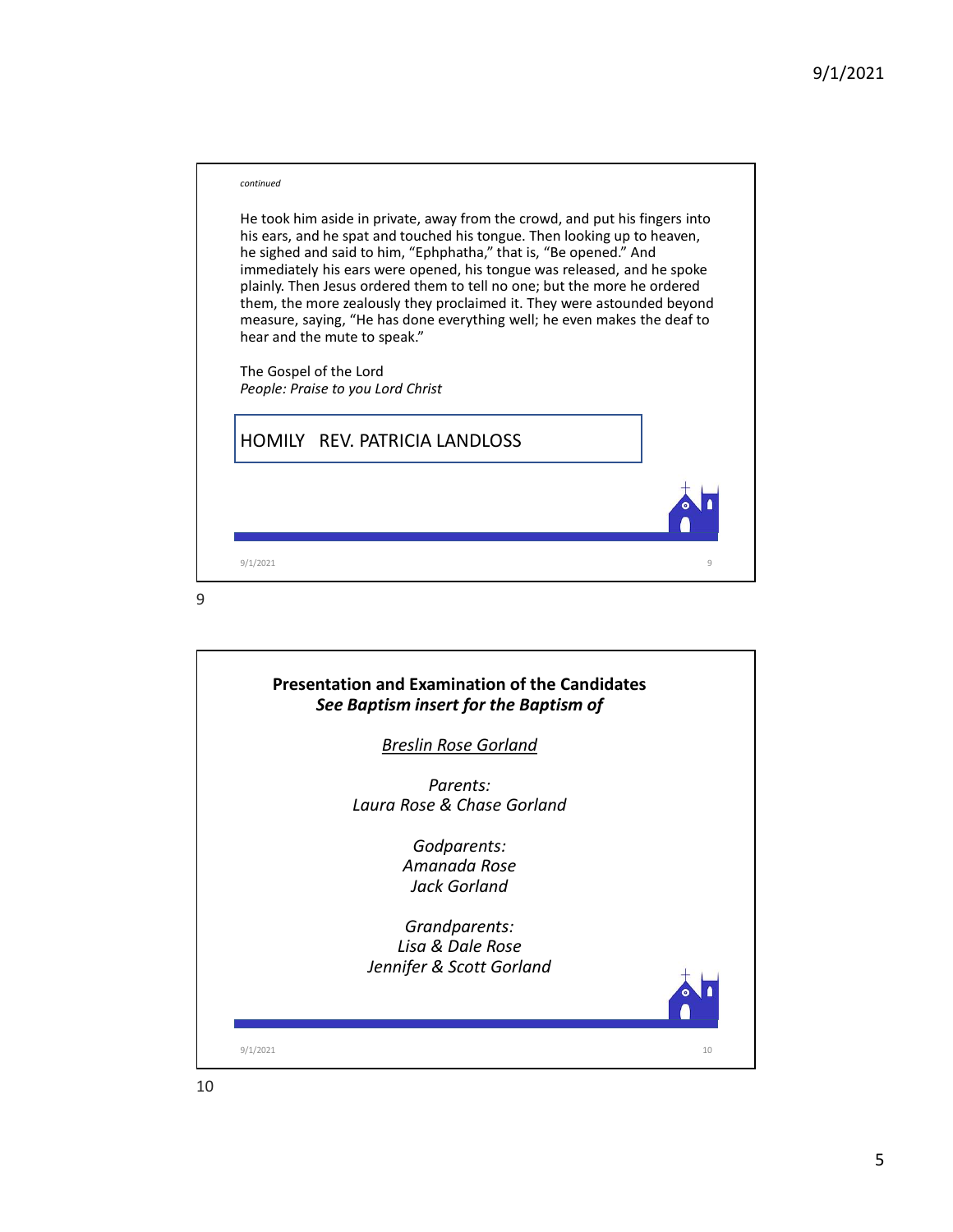|                                                                                                                                         | 9/1/2021 |
|-----------------------------------------------------------------------------------------------------------------------------------------|----------|
|                                                                                                                                         |          |
| Eucharistic Prayer B                                                                                                                    |          |
| Celebrant: The Lord be with you.<br>And also with you.<br>People:                                                                       |          |
| Celebrant: Lift up your hearts.<br>We lift them to the Lord.<br>People:                                                                 |          |
| Celebrant: Let us give thanks to the Lord our God.<br>It is right to give God thanks and praise.<br>People:                             |          |
| It is right, and a good and joyful thing, always and everywhere to give<br>thanks to you, Father Almighty, Creator of heaven and earth. |          |
|                                                                                                                                         |          |
|                                                                                                                                         |          |
| 9/1/2021<br>11                                                                                                                          |          |
|                                                                                                                                         |          |
| Eucharictic Drawer D                                                                                                                    |          |
|                                                                                                                                         |          |



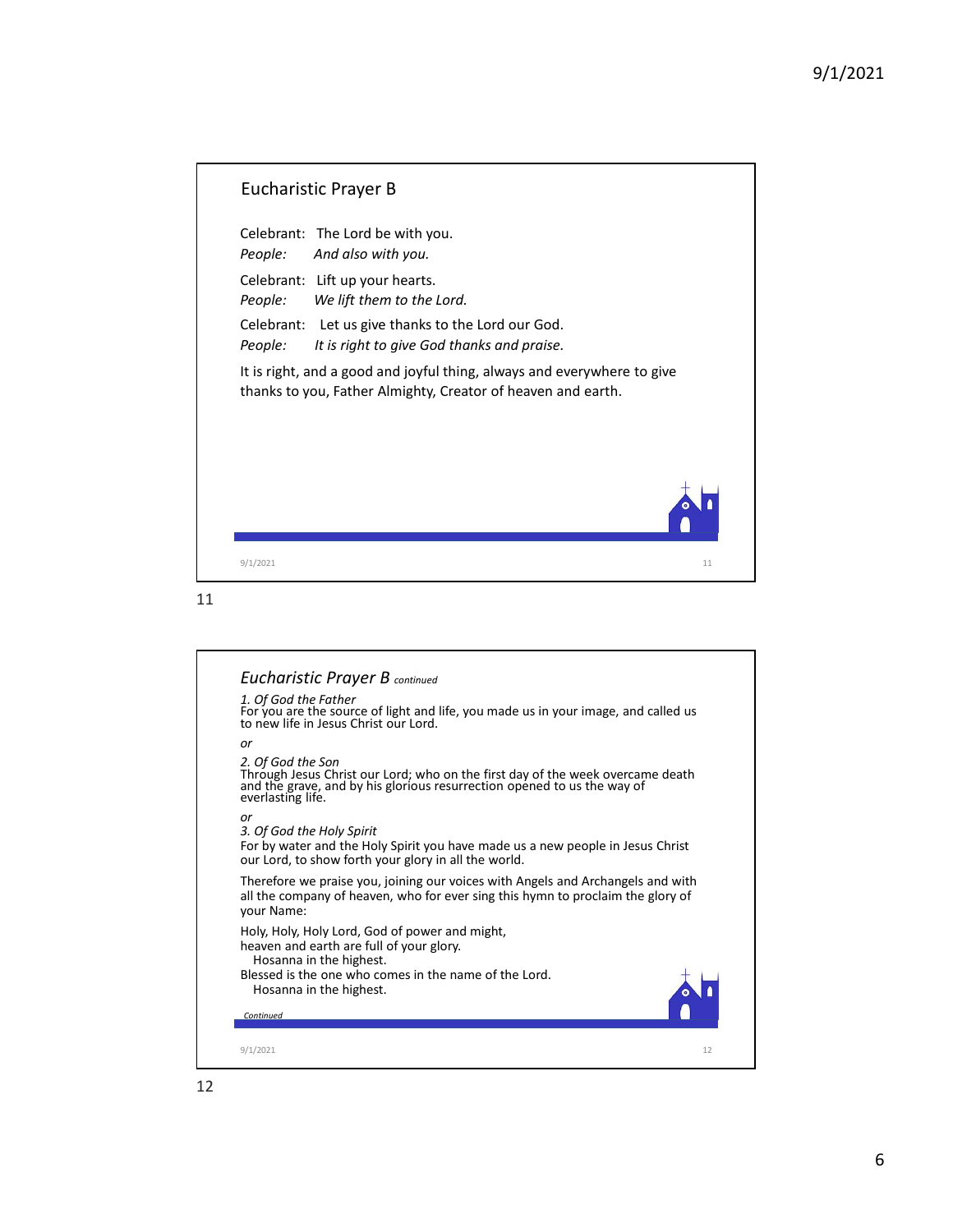

We give thanks to you, O God, for the goodness and love which you have made known to us in creation; in the calling of Israel to be your people; in your Word spoken through the prophets; and above all in the Word made flesh, Jesus, your Son. For in these last days you sent him to be incarnate from the Virgin Mary, to be the Savior and Redeemer of the world. In him, you have delivered us from evil, and made us worthy to stand before you. In him, you have brought us out of error into truth, out of sin into righteousness, out of death into life. Eucharistic Prayer B  $\alpha$ <sup>1</sup> and the goodness and love which you have we give thanks to you, O God, for the goodness and love which you have in eaction; in the caliting of israel to be your people; in your word space to b

On the night before he died for us, our Lord Jesus Christ took bread; and when he had given thanks to you, he broke it, and gave it to his disciples, and said, "Take, eat: This is my Body, which is given for you. Do this for the remembrance of me."

After supper he took the cup of wine; and when he had given thanks, he gave it to them, and said, "Drink this, all of you: This is my Blood of the new Covenant, which is shed for you and for many for the forgiveness of sins. Whenever you drink it, do this for the remembrance of me."

## continued

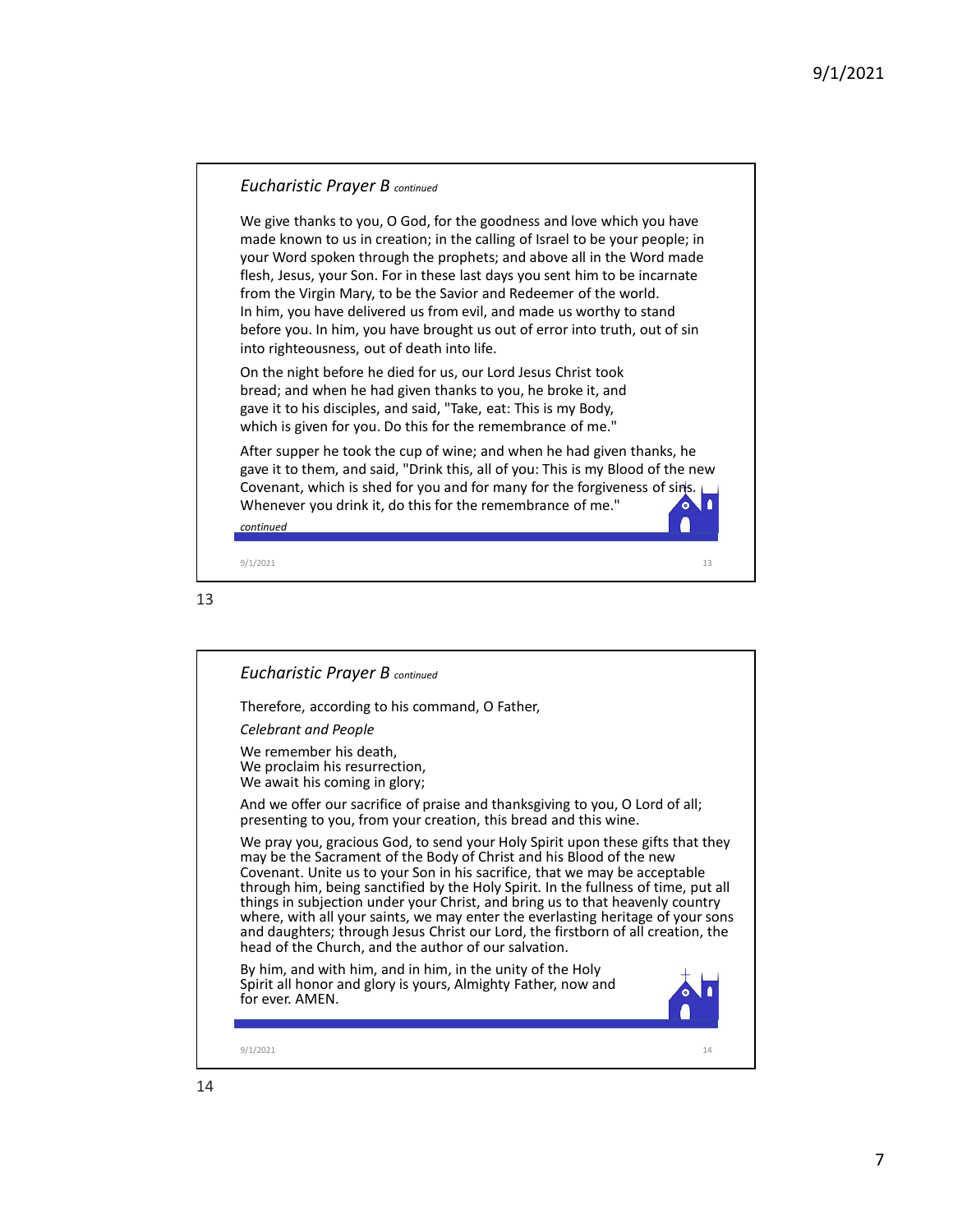



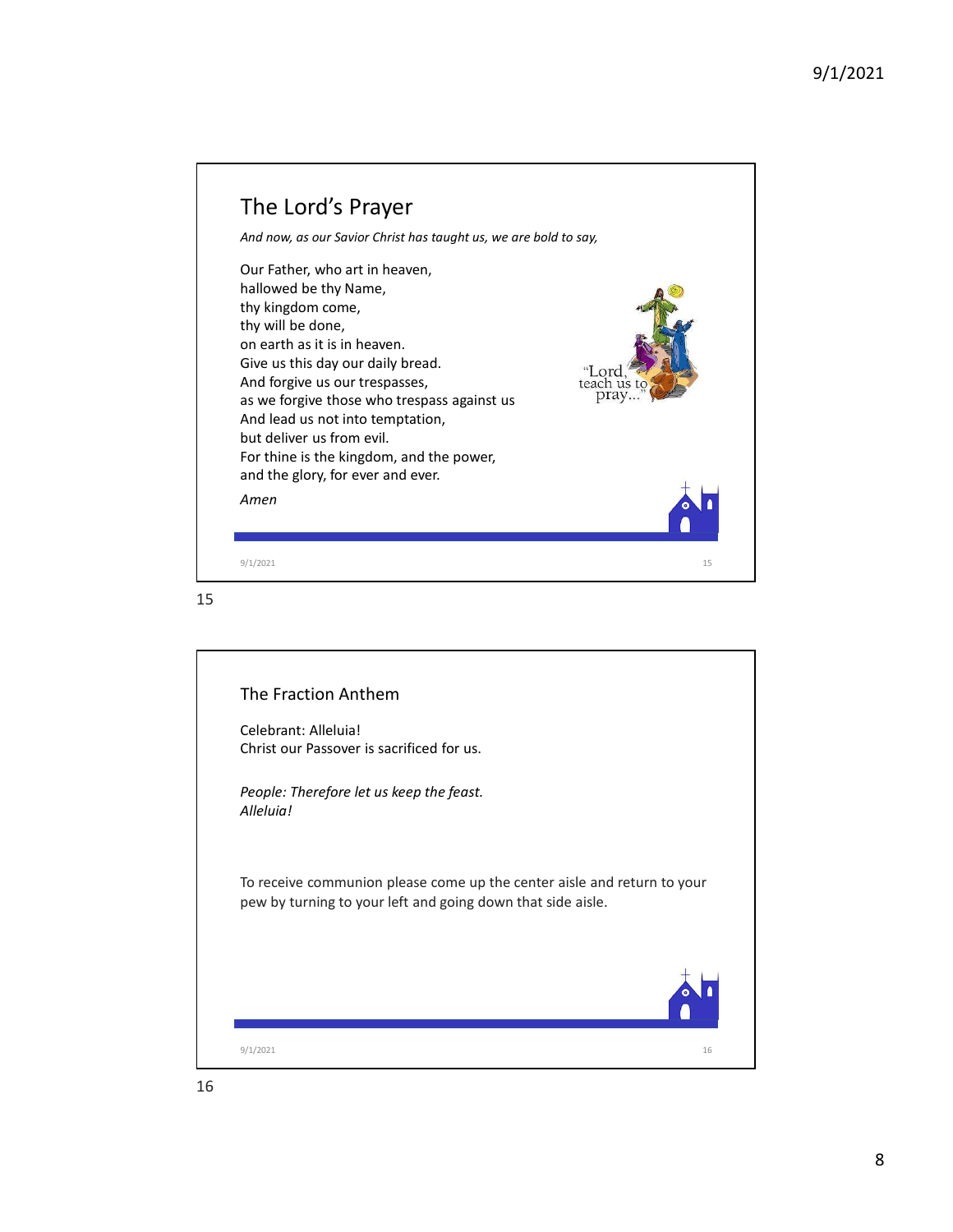

17

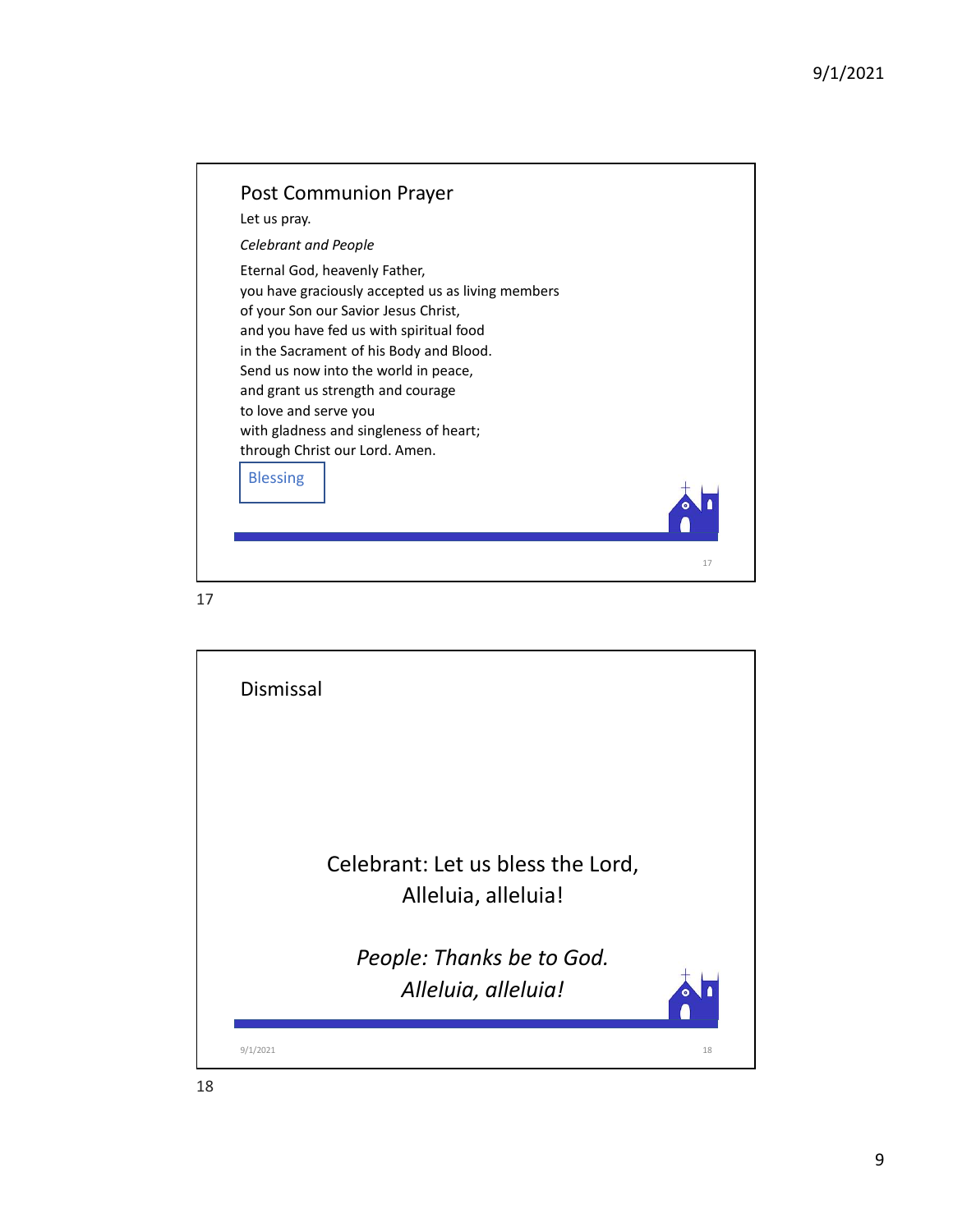